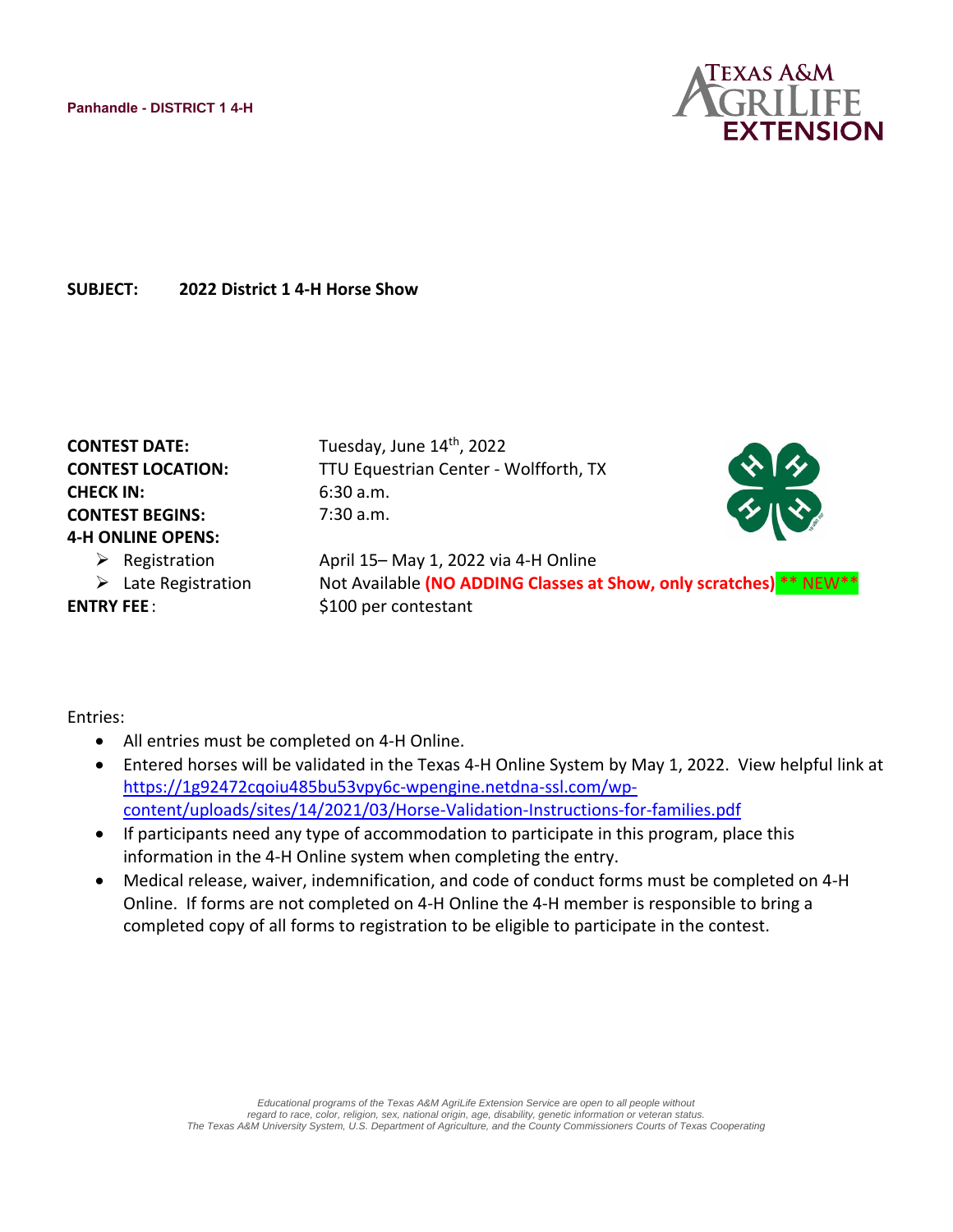## Classes

A 4-Her CAN NOT show the same horse in Western and Stock Horse Trail, Pleasure and Horsemanship.

- I. Western (Judged)
	- a. Showmanship at Halter
	- b. Western Pleasure
	- c. Western Horsemanship
	- d. Western Riding
	- e. Western Trail
- II. Halter
	- a. Geldings 5 & Over
	- b. Geldings 4 & Under
	- c. Mares 5 & Over
	- d. Mares 4 & Under
	- e. Yearling Halter Geldings
	- f. Yearling Halter Fillies
	- g. Yearling Longe Line
- III. Stock Horse (stock charge for Working Cow Horse, Boxing and Sorting will be \$25 per event).
	- A 4-Her CAN NOT use the same horse for Working Cow Horse and Boxing.
	- a. Working Cow Horse
	- b. Stock Horse Cow Boxing
	- c. Ranch Sorting
	- d. Stock Horse Horsemanship
	- e. Stock Horse Reining
	- f. Stock Horse Pleasure
	- g. Stock Horse Trail

## IV. Homes For Horses- Freestyle \*\* NEW\*\*

- V. English- Flat and Over Fence
	- a. Hunter Showmanship
	- b. Hunter Under Saddle
	- c. Hunter Seat Equitation
	- d. Hunter Hack
- VI. Speed Events
	- a. Poles
	- b. Barrels
	- c. Stakes
- VII. Futurity
	- a. 2-yr Futurity Pleasure
	- b. 2-yr Futurity Versatility
	- c. 2-yr Futurity Halter\*\* NEW\*\*
	- d. 3-yr Futurity Halter\*\*NEW\* \*
	- e. 3-yr Futurity Pleasure
	- f. 3-yr Futurity Trail
	- g. 3-yr Futurity Reining